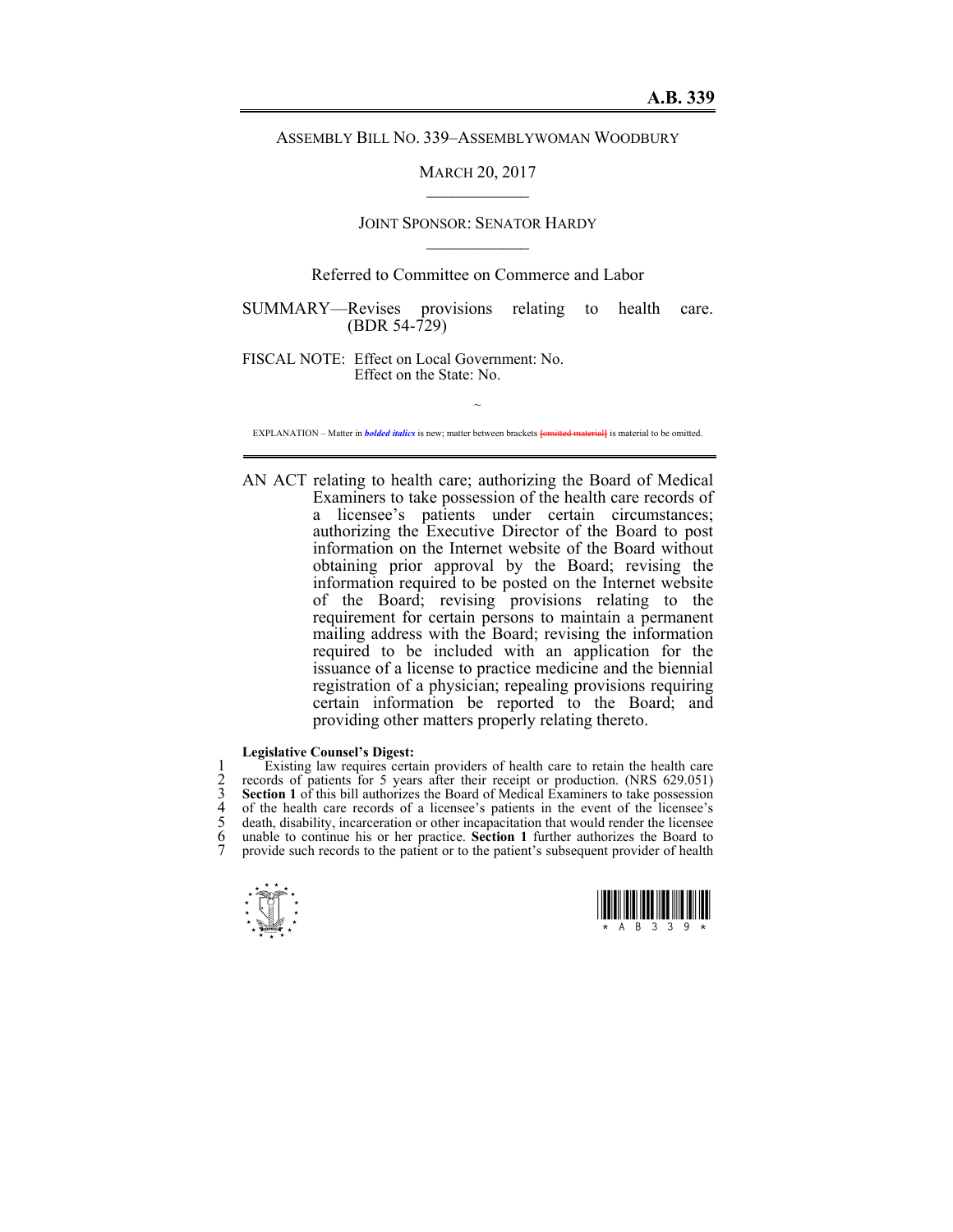8 care. **Section 1** also requires that certain disclosures regarding such records be provided to patients 9 provided to patients.<br>10 Existing law pro

10 Existing law provides for the maintenance of an Internet website by the Board<br>11 of Medical Examiners (NRS 630.144) Section 3 of this bill authorizes the 11 of Medical Examiners. (NRS 630.144) **Section 3** of this bill authorizes the 12 Executive Director of the Board to post information on the Internet website of the 13 Board without obtaining prior approval from the Board. Section 3 also requires 13 Board without obtaining prior approval from the Board. **Section 3** also requires 14 certain information relating to physicians that is included on the Internet website 15 also be included for other licensees of the Board. 15 also be included for other licensees of the Board.<br>16 Existing law imposes a fine on a person wh

16 Existing law imposes a fine on a person who is licensed under chapter 630 of 17 NRS and fails to maintain a permanent mailing address with the Board of Medical 18 Examiners. (NRS 630.254) Existing law similarly imposes a fine on an inactive registrant for such a failure. (NRS 630.255) Sections 5 and 6 of this bill authorize. 19 registrant for such a failure. (NRS 630.255) **Sections 5 and 6** of this bill authorize,

20 rather than require, the Board to impose such fines.<br>
21 Existing law requires an applicant for a license<br>
22 to the Board of Medical Examiners a description of<br>
25 applicant with a licensing board of another state a<br>
2 Existing law requires an applicant for a license to practice medicine to submit to the Board of Medical Examiners a description of any complaints filed against the applicant with a licensing board of another state and any disciplinary action taken against the applicant by the licensing board of another state. (NRS 630.173) **Section 4** of this bill provides that an applicant for such a license is not required to report with his or her application:  $(1)$  an anonymous complaint submitted to the licensing board of another state if such a board refused to consider or investigate the anonymous complaint; or  $(2)$  a complaint filed against the applicant that did not 29 result in any disciplinary action taken against the applicant by the licensing board

30 of another state.<br>
31 Existing lav<br>
32 register with the<br>
33 provides that ea<br>
35 Board, to subm<br>
35 So against him or h<br>
37 provides that the<br>
38 biennial registra Existing law also requires each holder of a license to practice medicine to 32 register with the Board on or before June 30 of each odd-numbered year, and provides that each license issued will expire if not renewed. Existing law further 34 requires each holder of a license to practice medicine, when registering with the 35 Board, to submit a list of all actions filed or claims submitted for malpractice 36 against him or her during the previous 2 years. (NRS 630.267) **Section 8** of this bill 37 provides that the holder of such a license does not need to report with his or her 38 biennial registration: (1) an anonymous complaint submitted to the Board if the 39 Board refused to consider the anonymous complaint; or (2) a complaint filed 40 against the holder of such a license that did not result in any disciplinary action taken against the holder by the Board. 41 taken against the holder by the Board.<br>42 Existing law requires persons w

42 Existing law requires persons who are licensed to practice medicine by the 43 Board of Medical Examiners to make certain reports to the Board concerning 43 Board of Medical Examiners to make certain reports to the Board concerning 44 surgeries requiring conscious sedation, deep sedation or general anesthesia which 44 surgeries requiring conscious sedation, deep sedation or general anesthesia which<br>45 were performed by the holder of the license and the occurrence of any sentinel 45 were performed by the holder of the license and the occurrence of any sentinel 46 events arising from those surgeries. The Board is required to submit the reports to 46 events arising from those surgeries. The Board is required to submit the reports to 47 the Division of Public and Behavioral Health of the Department of Health and 47 the Division of Public and Behavioral Health of the Department of Health and 48 Human Services. (NRS 449.447, 630.30665) Sections 10 and 12 of this bill repeal 48 Human Services. (NRS 449.447, 630.30665) **Sections 10 and 12** of this bill repeal these provisions.

#### THE PEOPLE OF THE STATE OF NEVADA, REPRESENTED IN SENATE AND ASSEMBLY, DO ENACT AS FOLLOWS:

1 **Section 1.** Chapter 630 of NRS is hereby amended by adding 2 thereto a new section to read as follows:

3 *1. If a licensee becomes incapable of keeping his or her office*  4 *open because of death, disability, incarceration or any other*  5 *incapacitation, the Board may take possession of the health care* 



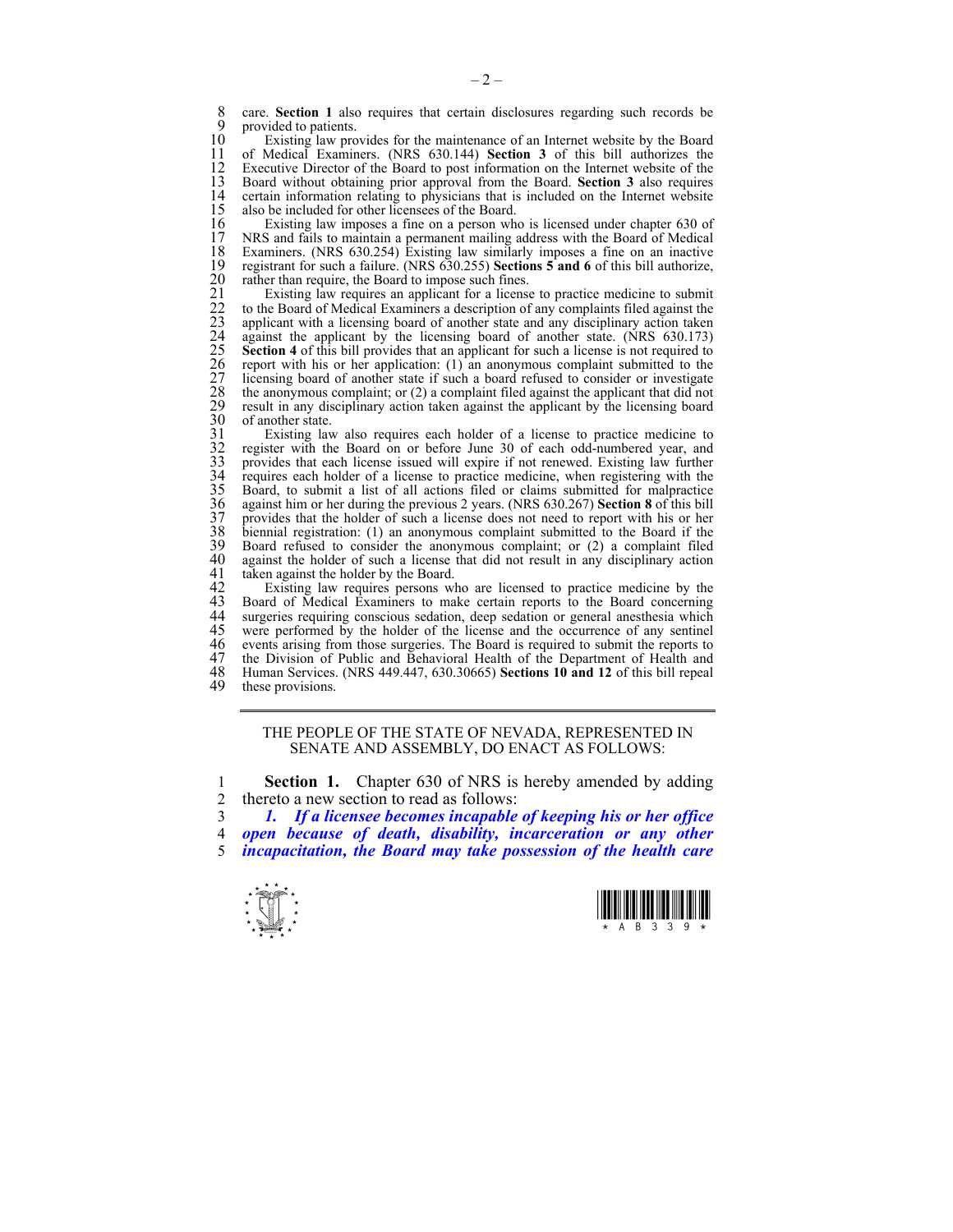1 *records kept by the licensee of his or her patients pursuant to NRS*  2 *629.051 to:* 

3 *(a) Make a patient's health care records available to the*  4 *patient either directly or through a third-party vendor; or* 

5 *(b) Forward a patient's health care records to the patient's*  6 *subsequent provider of health care.* 

*2. A licensee shall post, in a conspicuous place in each location at which the licensee provides health care services, a sign which discloses to patients that their health care records may be accessed by the Board pursuant to subsection 1.* 

*3. When a licensee provides health care services for a patient for the first time, the licensee shall deliver to the patient a written statement which discloses to the patient that the health care records of the patient may be accessed by the Board pursuant to subsection 1.* 

16 *4. The Board shall adopt:* 

17 *(a) Regulations prescribing the form, size, contents and*  18 *placement of the sign and written statement required pursuant to*  19 *this section; and* 

20 *(b) Any other regulations necessary to carry out the provisions*  21 *of this section.* 

22 *5. As used in this section, "health care records" has the*  23 *meaning ascribed to it in NRS 629.021.* 

24 **Sec. 2.** NRS 630.130 is hereby amended to read as follows:

25 630.130 1. In addition to the other powers and duties 26 provided in this chapter, the Board shall, in the interest of the public, 27 judiciously:

28 (a) Enforce the provisions of this chapter;

29 (b) Establish by regulation standards for licensure under this 30 chapter;

31 (c) Conduct examinations for licensure and establish a system of 32 scoring for those examinations;

33 (d) Investigate the character of each applicant for a license and 34 issue licenses to those applicants who meet the qualifications set by 35 this chapter and the Board; and

36 (e) Institute a proceeding in any court to enforce its orders or the 37 provisions of this chapter.

38 2. On or before February 15 of each odd-numbered year, the 39 Board shall submit to the Governor and to the Director of the 40 Legislative Counsel Bureau for transmittal to the next regular 41 session of the Legislature a written report compiling:

42 (a) Disciplinary action taken by the Board during the previous 43 biennium against any licensee for malpractice or negligence; *and*



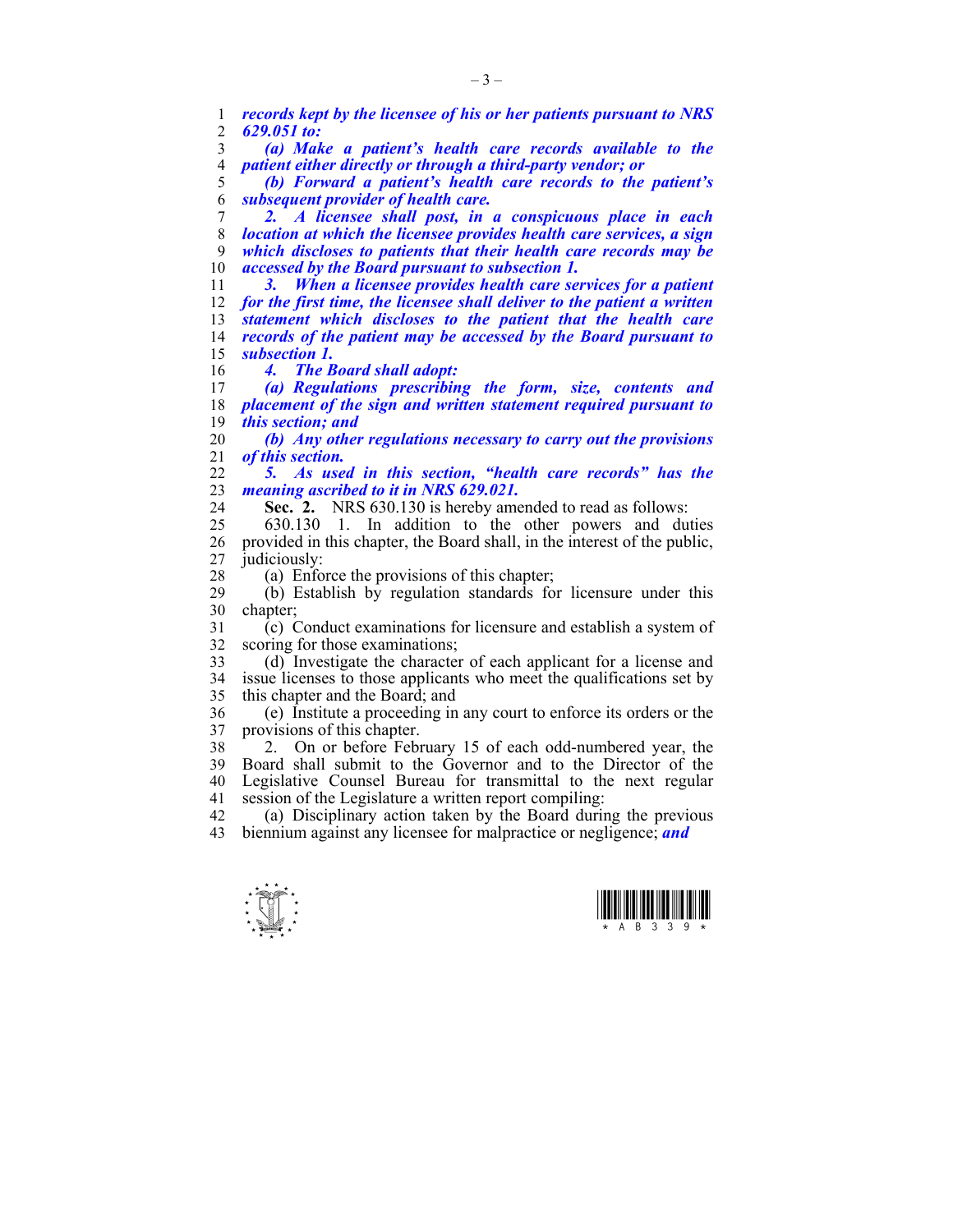1 (b) Information reported to the Board during the previous 2 biennium pursuant to NRS 630.3067, 630.3068, subsections 3 and 6 3 of NRS 630.307 and NRS 690B.250 and 690B.260 *.* **[**; and

4 (e) Information reported to the Board during the previous

5 biennium pursuant to NRS 630.30665, including, without limitation,

6 the number and types of surgeries performed by each holder of a

7 license to practice medicine and the occurrence of sentinel events 8 arising from such surgeries, if any.**]**

 $9 \rightarrow$  The report must include only aggregate information for statistical 10 purposes and exclude any identifying information related to a 11 particular person.

12 3. The Board may adopt such regulations as are necessary or 13 desirable to enable it to carry out the provisions of this chapter.

14 **Sec. 3.** NRS 630.144 is hereby amended to read as follows:

15 630.144 1. The Board shall maintain a website on the 16 Internet or its successor.

17 2. Except as otherwise provided in this section, a member or 18 employee of the Board shall not place any information on the 19 Internet website maintained by the Board without the approval of 20 the Executive Director *.* **[**and the Board.**]** A member or employee of 21 the Board shall submit any information proposed to be placed on the 22 Internet website to the Executive Director for approval. **[**Upon 23 approving the proposal, the Executive Director shall present the 24 proposal to the Board for approval at its next regularly scheduled 25 meeting.**]**

26 3. The Board shall place on its Internet website, without having 27 to approve the placement at a meeting:

28 (a) Each application form for the issuance or renewal of a 29 license issued by the Board pursuant to this chapter.

30 (b) A list of questions that are frequently asked concerning the 31 processes of the Board and the answers to those questions.

32 (c) An alphabetical list, by last name, of each **[**physician**]** 33 *licensee* and a brief description of each disciplinary action, if any, 34 taken against the **[**physician,**]** *licensee,* in this State and elsewhere, 35 which relates to **[**the**]** *his or her* practice **[**of medicine**]** and which is 36 noted in the records of the Board. The Board shall include, as part of 37 the list on the Internet website, the name of each **[**physician**]** 38 *licensee* whose license has been revoked by the Board. The Board 39 shall make the list on the Internet website easily accessible and user 40 friendly for the public.

41 (d) All financial reports received by the Board.

42 (e) All financial reports prepared by the Board.

43 (f) Any other information that the Board is required to place on 44 its Internet website pursuant to any other provision of law.

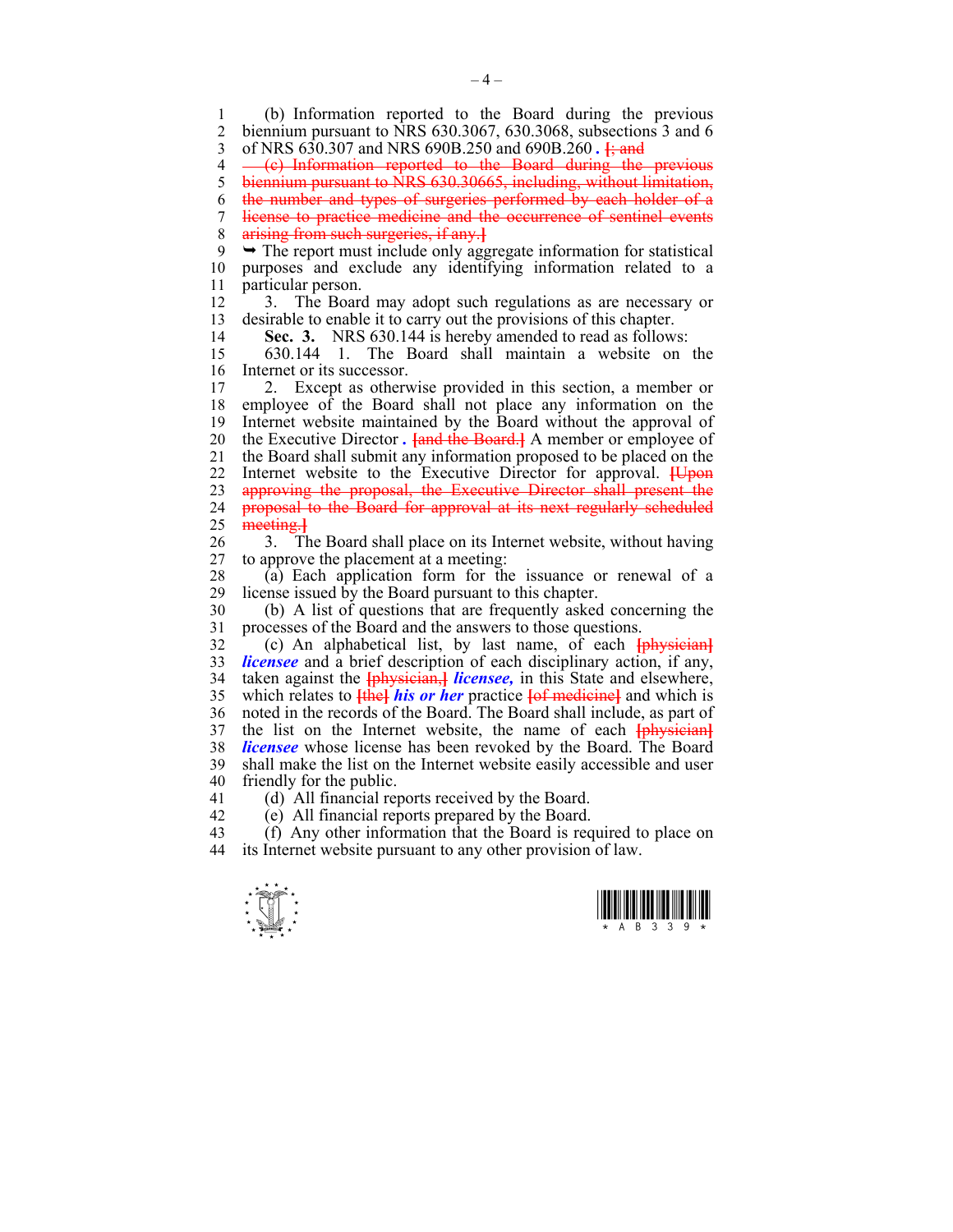**Sec. 4.** NRS 630.173 is hereby amended to read as follows:<br>2 630.173 1 In addition to the other requirements for license

2 630.173 1. In addition to the other requirements for licensure, 3 an applicant for a license to practice medicine shall submit to the 4 Board information describing:

5 (a) Any claims made against the applicant for malpractice, 6 whether or not a civil action was filed concerning the claim;

7 (b) **[**Any**]** *Except as otherwise provided in subsection 4, any*  8 complaints filed against the applicant with a licensing board of 9 another state **[**and**]** *that resulted in* any disciplinary action taken 10 against the applicant by a licensing board of another state; and

11 (c) Any complaints filed against the applicant with a hospital, 12 clinic or medical facility or any disciplinary action taken against the 13 applicant by a hospital, clinic or medical facility.

14 <sup>2</sup>2. The Board may consider any information specified in 15 subsection 1 that is more than 10 years old if the Board receives the 16 information from the applicant or any other source from which the 17 Board is verifying the information provided by the applicant.

18 3. The Board may refuse to consider any information specified 19 in subsection 1 that is more than 10 years old if the Board 20 determines that the claim or complaint is remote or isolated and that 21 obtaining or attempting to obtain a record relating to the information 22 will unreasonably delay the consideration of the application.

23 4. *An applicant for a license to practice medicine is not*  24 *required to submit:* 

25 *(a) An anonymous complaint that the licensing board of*  26 *another state refused to consider or investigate; or* 

27 *(b) A complaint filed against the applicant that did not result*  28 *in any disciplinary action taken against the applicant by the licensing board of another state.* 

30 *5.* The Board shall not issue a license to the applicant until it 31 has received all the information required by this section.

32 **Sec. 5.** NRS 630.254 is hereby amended to read as follows:

33 630.254 1. Each licensee shall maintain a permanent mailing 34 address with the Board to which all communications from the Board 35 to the licensee must be sent. A licensee who changes his or her 36 permanent mailing address shall notify the Board in writing of the 37 new permanent mailing address within 30 days after the change. If a 38 licensee fails to notify the Board in writing of a change in his or her 39 permanent mailing address within 30 days after the change, the 40 Board:

41 (a) **[**Shall**]** *May* impose upon the licensee a fine not to exceed 42 \$250; and<br>43 (b) Ma

43 (b) May initiate disciplinary action against the licensee as  $44$  provided pursuant to paragraph (i) of subsection 1 of NRS 630 306 provided pursuant to paragraph (j) of subsection 1 of NRS 630.306.



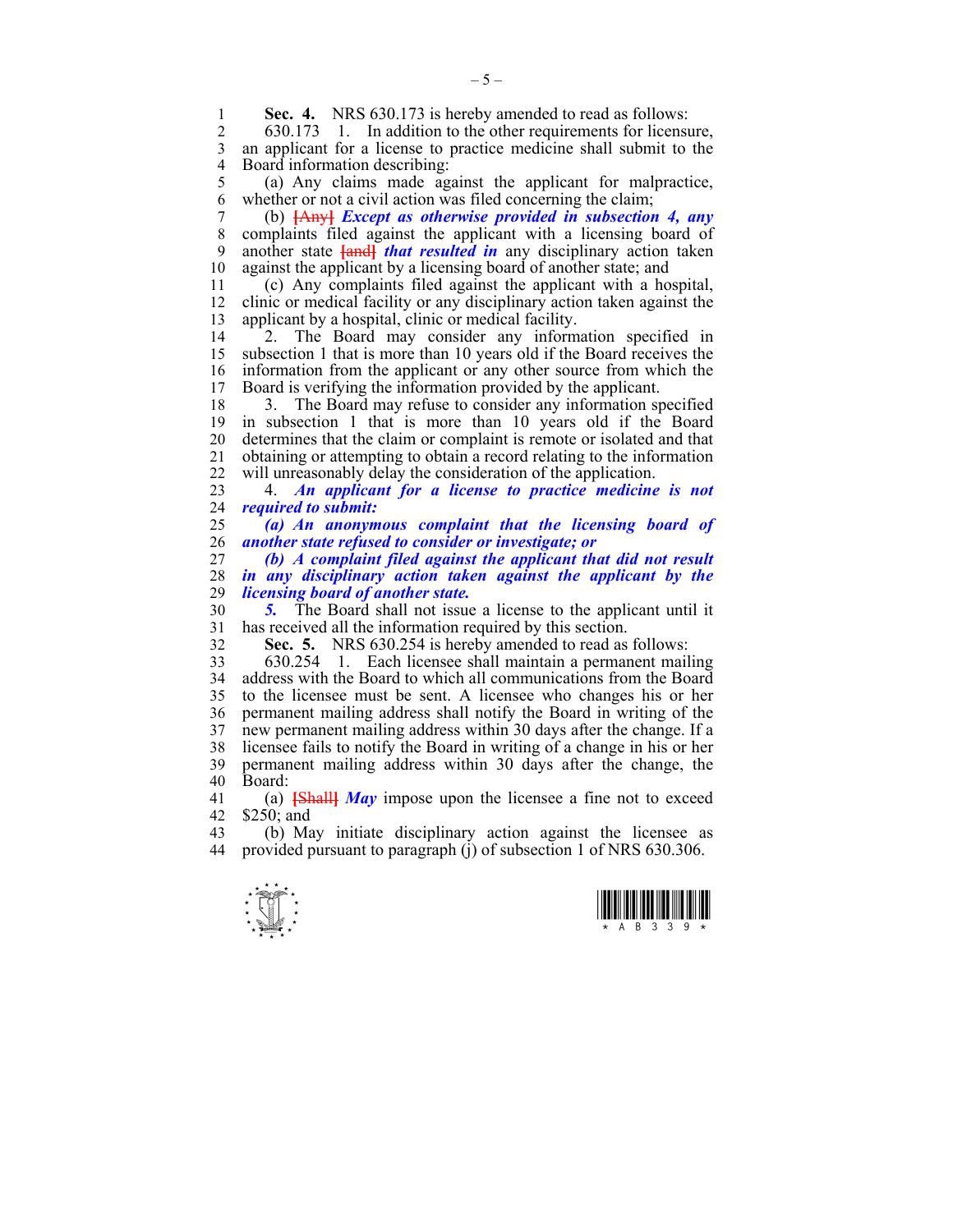2. Any licensee who changes the location of his or her office in<br>2. this State shall notify the Board in writing of the change before 2 this State shall notify the Board in writing of the change before 3 practicing at the new location.

4 3. Any licensee who closes his or her office in this State shall:<br>5 (a) Notify the Board in writing of this occurrence within 14 day

5 (a) Notify the Board in writing of this occurrence within 14 days 6 after the closure; and

7 (b) For a period of 5 years thereafter, unless a longer period of 8 retention is provided by federal law, keep the Board apprised in 9 writing of the location of the medical records of the licensee's 10 patients.

11 4. In addition to the requirements of subsection 1, any licensee 12 who performs any of the acts described in subsection 3 of NRS 13 630.020 from outside this State or the United States shall maintain 14 an electronic mail address with the Board to which all 15 communications from the Board to the licensee may be sent.

**Sec. 6.** NRS 630.255 is hereby amended to read as follows:<br>17 630.255 1 Any licensee who changes the location of his

17 630.255 1. Any licensee who changes the location of his or 18 her practice of medicine from this State to another state or country, 19 has never engaged in the practice of medicine in this State after 20 licensure or has ceased to engage in the practice of medicine in this 21 State for 12 consecutive months may be placed on inactive status by 22 order of the Board.

23 2. Each inactive **[**registrant**]** *licensee* shall maintain a 24 permanent mailing address with the Board to which all 25 communications from the Board to the **[**registrant**]** *licensee* must be 26 sent. An inactive **[**registrant**]** *licensee* who changes his or her 27 permanent mailing address shall notify the Board in writing of the 28 new permanent mailing address within 30 days after the change. If 29 an inactive **[**registrant**]** *licensee* fails to notify the Board in writing 30 of a change in his or her permanent mailing address within 30 days 31 after the change, the Board **[**shall**]** *may* impose upon the **[**registrant**]** 32 *licensee* a fine not to exceed \$250.

33 3. In addition to the requirements of subsection 2, any licensee 34 who changes the location of his or her practice of medicine from 35 this State to another state or country **[**and any inactive registrant**]** 36 shall maintain an electronic mail address with the Board to which all 37 communications from the Board to him or her may be sent.

38 4. Before resuming the practice of medicine in this State, the 39 inactive **[**registrant**]** *licensee* must:

40 (a) Notify the Board in writing of his or her intent to resume the 41 practice of medicine in this State;

42 (b) File an affidavit with the Board describing the activities of 43 the **[**registrant**]** *licensee* during the period of inactive status;

44 (c) Complete the form for registration for active status;

45 (d) Pay the applicable fee for biennial registration; and



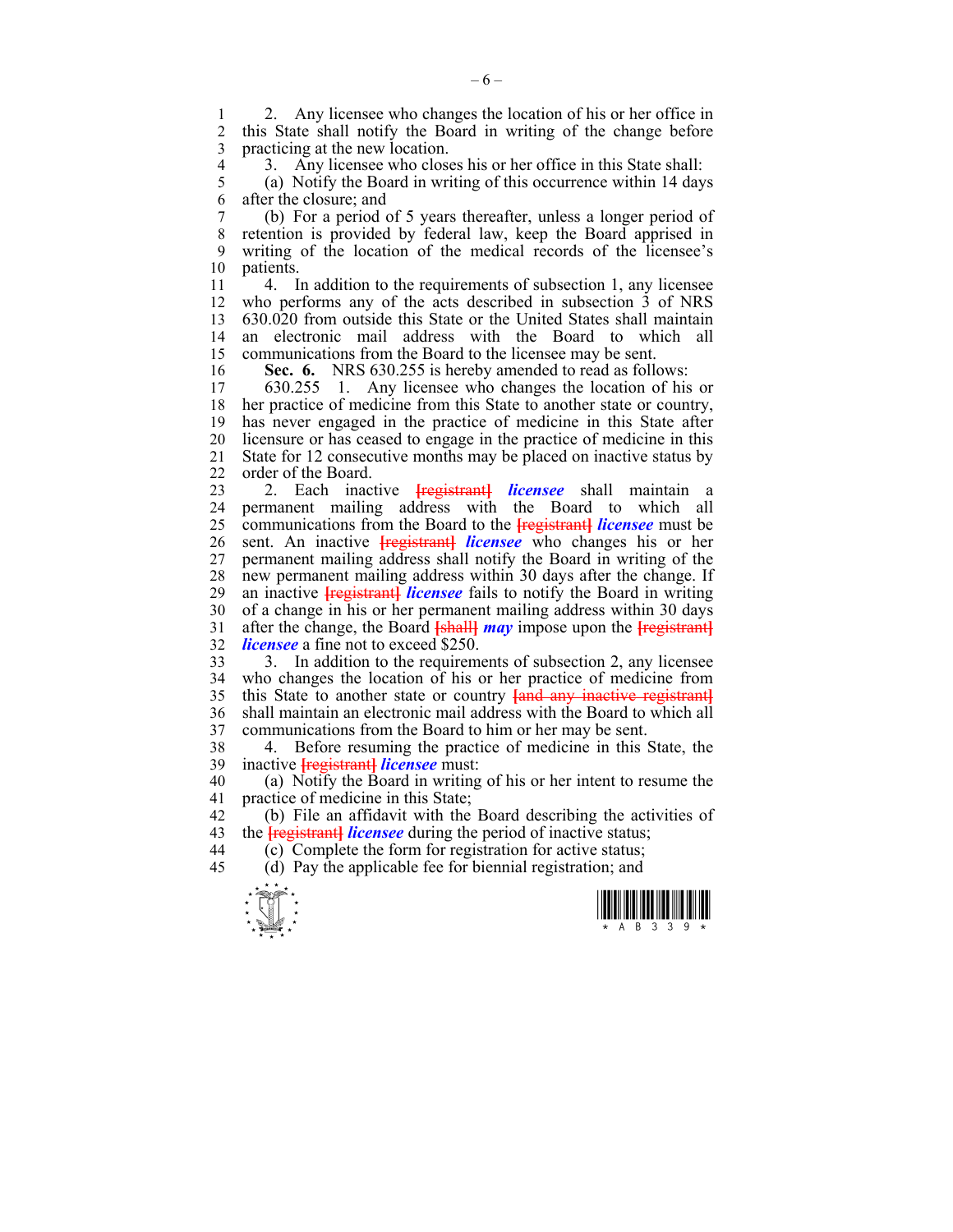1 (e) Satisfy the Board of his or her competence to practice medicine.

3 5. If the Board determines that the conduct or competence of 4 the **[**registrant**]** *licensee* during the period of inactive status would 5 have warranted denial of an application for a license to practice 6 medicine in this State, the Board may refuse to place the **[**registrant**]** 7 *licensee* on active status.

8 **Sec. 7.** NRS 630.258 is hereby amended to read as follows:

9 630.258 1. A physician who is retired from active practice and who:

11 (a) Wishes to donate his or her expertise for the medical care 12 and treatment of persons in this State who are indigent, uninsured or 13 unable to afford health care; or

14 (b) Wishes to provide services for any disaster relief operations 15 conducted by a governmental entity or nonprofit organization,

 $16 \rightarrow$  may obtain a special volunteer medical license by submitting an 17 application to the Board pursuant to this section.

18 2. An application for a special volunteer medical license must 19 be on a form provided by the Board and must include:

20 (a) Documentation of the history of medical practice of the 21 physician;

22 (b) Proof that the physician previously has been issued an 23 unrestricted license to practice medicine in any state of the United 24 States and that the physician has never been the subject of 25 disciplinary action by a medical board in any jurisdiction;

26 (c) Proof that the physician satisfies the requirements for 27 licensure set forth in NRS 630.160 or the requirements for licensure 28 by endorsement set forth in NRS 630.1605, 630.1606 or 630.1607;

29 (d) Acknowledgment that the practice of the physician under the 30 special volunteer medical license will be exclusively devoted to 31 providing medical care:

32 (1) To persons in this State who are indigent, uninsured or 33 unable to afford health care; or

34 (2) As part of any disaster relief operations conducted by a 35 governmental entity or nonprofit organization; and

36 (e) Acknowledgment that the physician will not receive any 37 payment or compensation, either direct or indirect, or have the 38 expectation of any payment or compensation, for providing medical 39 care under the special volunteer medical license, except for payment 40 by a medical facility at which the physician provides volunteer 41 medical services of the expenses of the physician for necessary 42 travel, continuing education, malpractice insurance or fees of the 43 State Board of Pharmacy.

44 3. If the Board finds that the application of a physician satisfies 45 the requirements of subsection 2 and that the retired physician is



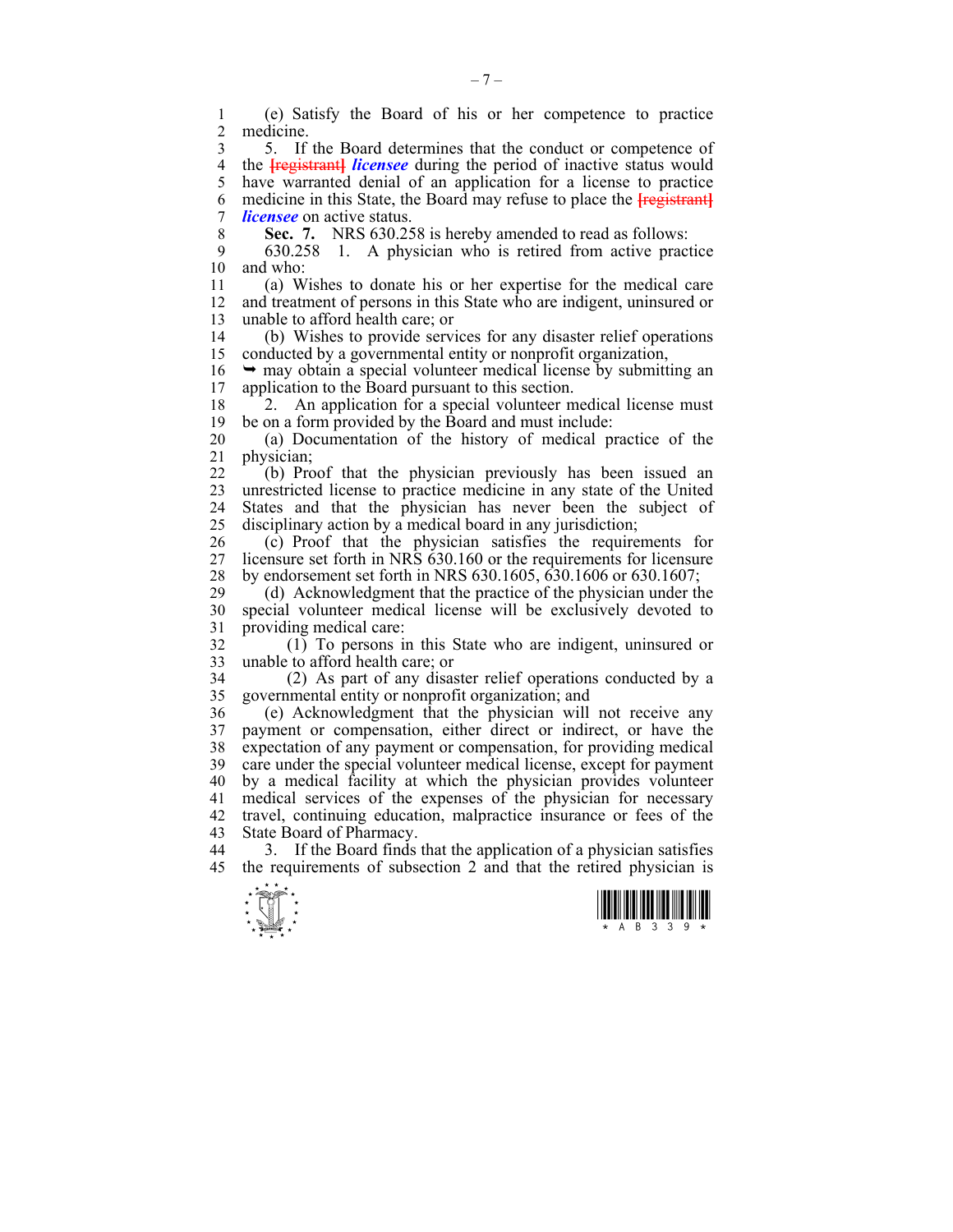1 competent to practice medicine, the Board must issue a special 2 volunteer medical license to the physician.

3 4. The initial special volunteer medical license issued pursuant 4 to this section expires 1 year after the date of issuance. The license<br>5 may be renewed pursuant to this section, and any license that is may be renewed pursuant to this section, and any license that is 6 renewed expires 2 years after the date of issuance **[**.**]** *of the renewed*  7 *license.*

8 5. The Board shall not charge a fee for:

9 (a) The review of an application for a special volunteer medical 10 license; or

11 (b) The issuance or renewal of a special volunteer medical 12 license pursuant to this section.

13 6. A physician who is issued a special volunteer medical 14 license pursuant to this section and who accepts the privilege of 15 practicing medicine in this State pursuant to the provisions of the 16 special volunteer medical license is subject to all the provisions 17 governing disciplinary action set forth in this chapter.

18 7. A physician who is issued a special volunteer medical 19 license pursuant to this section shall comply with the requirements 20 for continuing education adopted by the Board.

21 **Sec. 8.** NRS 630.267 is hereby amended to read as follows:

22 630.267 1. Each holder of a license to practice medicine 23 must, on or before June 30, or if June 30 is a Saturday, Sunday or 24 legal holiday, on the next business day after June 30, of each odd-25 numbered year:

26 (a) **[**Submit**]** *Except as otherwise provided in subsection 2,*  27 *submit* a list of all actions filed or claims submitted to arbitration or 28 mediation for malpractice or negligence against him or her during 29 the previous 2 years.

30 (b) Pay to the Secretary-Treasurer of the Board the applicable 31 fee for biennial registration. This fee must be collected for the 32 period for which a physician is licensed.

33 (c) Submit all information required to complete the biennial 34 registration.

35 2. *A holder of a license to practice medicine is not required to*  36 *submit with his or her biennial registration:* 

37 *(a) An anonymous complaint that the Board refused to*  38 *consider pursuant to subsection 1 of NRS 630.307; or* 

39 *(b) A complaint filed against the holder of the license that did*  40 *not result in any disciplinary action taken against the holder of the*  41 *license by the Board.* 

42 *3.* When a holder of a license fails to pay the fee for biennial 43 registration and submit all information required to complete the 44 biennial registration after they become due, his or her license to 45 practice medicine in this State expires. The holder may, within 2



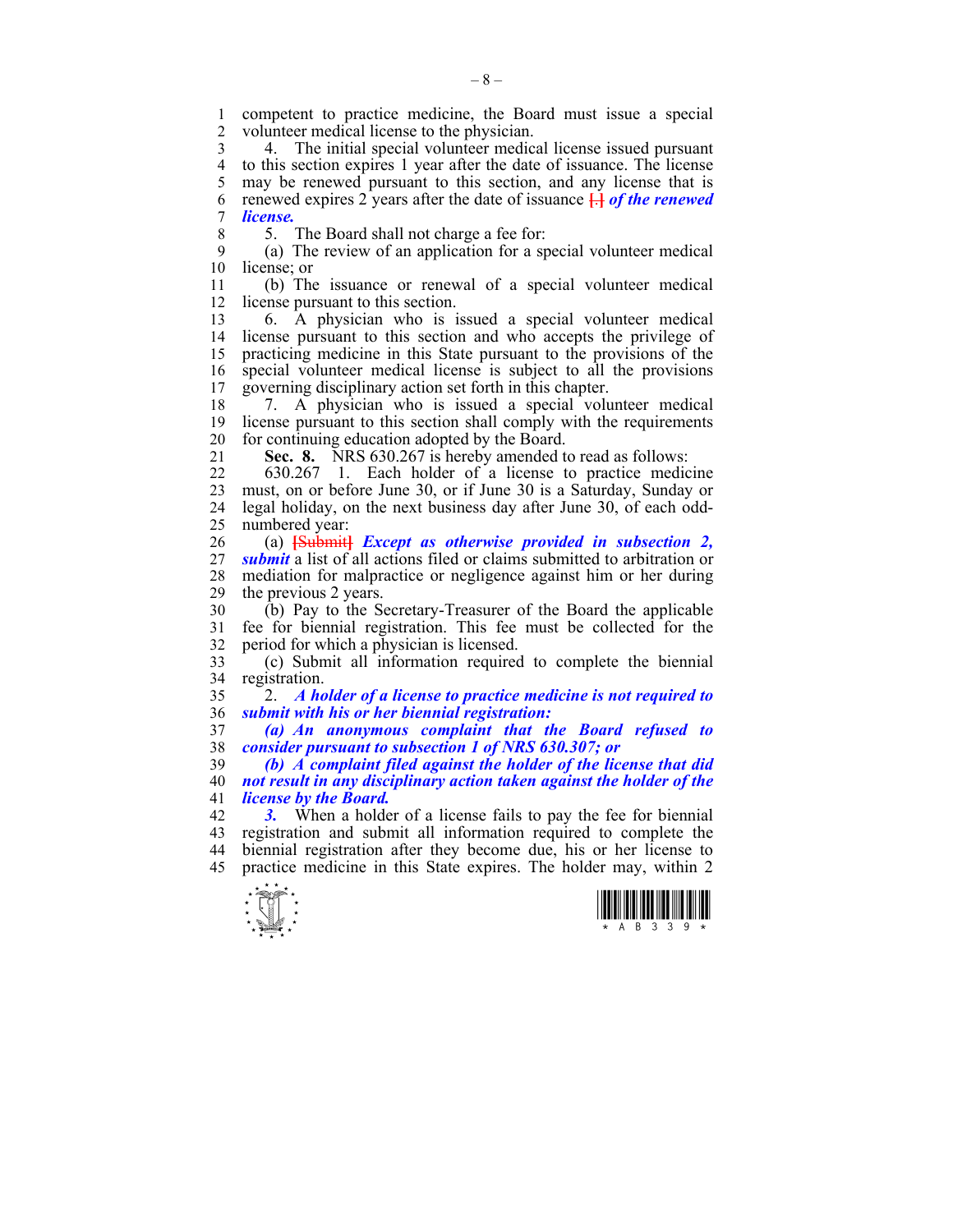1 years after the date the license expires, upon payment of twice the 2 amount of the current fee for biennial registration to the Secretary-2 amount of the current fee for biennial registration to the Secretary-3 Treasurer and submission of all information required to complete 4 the biennial registration and after he or she is found to be in good<br>5 standing and qualified under the provisions of this chapter, be 5 standing and qualified under the provisions of this chapter, be 6 reinstated to practice.

 $7 \frac{[3]}{[3]}$  **4.** The Board shall make such reasonable attempts as are 8 practicable to notify a licensee: practicable to notify a licensee:

9 (a) At least once that the fee for biennial registration and all 10 information required to complete the biennial registration are due; 11 and

12 (b) That his or her license has expired.

 $13 \rightarrow A$  copy of this notice must be sent to the Drug Enforcement 14 Administration of the United States Department of Justice or its 15 successor agency.

16 **Sec. 9.** NRS 239.010 is hereby amended to read as follows:

17 239.010 1. Except as otherwise provided in this section and 18 NRS 1.4683, 1.4687, 1A.110, 41.071, 49.095, 62D.420, 62D.440, 19 62E.516, 62E.620, 62H.025, 62H.030, 62H.170, 62H.220, 62H.320, 20 75A.100, 75A.150, 76.160, 78.152, 80.113, 81.850, 82.183, 86.246, 21 86.54615, 87.515, 87.5413, 87A.200, 87A.580, 87A.640, 88.3355, 22 88.5927, 88.6067, 88A.345, 88A.7345, 89.045, 89.251, 90.730, 23 91.160, 116.757, 116A.270, 116B.880, 118B.026, 119.260, 24 119.265, 119.267, 119.280, 119A.280, 119A.653, 119B.370, 25 119B.382, 120A.690, 125.130, 125B.140, 126.141, 126.161, 26 126.163, 126.730, 127.007, 127.057, 127.130, 127.140, 127.2817, 27 130.312, 130.712, 136.050, 159.044, 172.075, 172.245, 176.015, 28 176.0625, 176.09129, 176.156, 176A.630, 178.39801, 178.4715, 29 178.5691, 179.495, 179A.070, 179A.165, 179A.450, 179D.160, 30 200.3771, 200.3772, 200.5095, 200.604, 202.3662, 205.4651, 31 209.392, 209.3925, 209.419, 209.521, 211A.140, 213.010, 213.040, 32 213.095, 213.131, 217.105, 217.110, 217.464, 217.475, 218A.350, 33 218E.625, 218F.150, 218G.130, 218G.240, 218G.350, 228.270, 34 228.450, 228.495, 228.570, 231.069, 231.1473, 233.190, 237.300, 35 239.0105, 239.0113, 239B.030, 239B.040, 239B.050, 239C.140, 36 239C.210, 239C.230, 239C.250, 239C.270, 240.007, 241.020, 37 241.030, 241.039, 242.105, 244.264, 244.335, 250.087, 250.130, 38 250.140, 250.150, 268.095, 268.490, 268.910, 271A.105, 281.195, 39 281A.350, 281A.440, 281A.550, 284.4068, 286.110, 287.0438, 40 289.025, 289.080, 289.387, 289.830, 293.5002, 293.503, 293.558, 41 293B.135, 293D.510, 331.110, 332.061, 332.351, 333.333, 333.335, 42 338.070, 338.1379, 338.16925, 338.1725, 338.1727, 348.420, 43 349.597, 349.775, 353.205, 353A.049, 353A.085, 353A.100, 44 353C.240, 360.240, 360.247, 360.255, 360.755, 361.044, 361.610, 45 365.138, 366.160, 368A.180, 372A.080, 378.290, 378.300, 379.008,





 $-9-$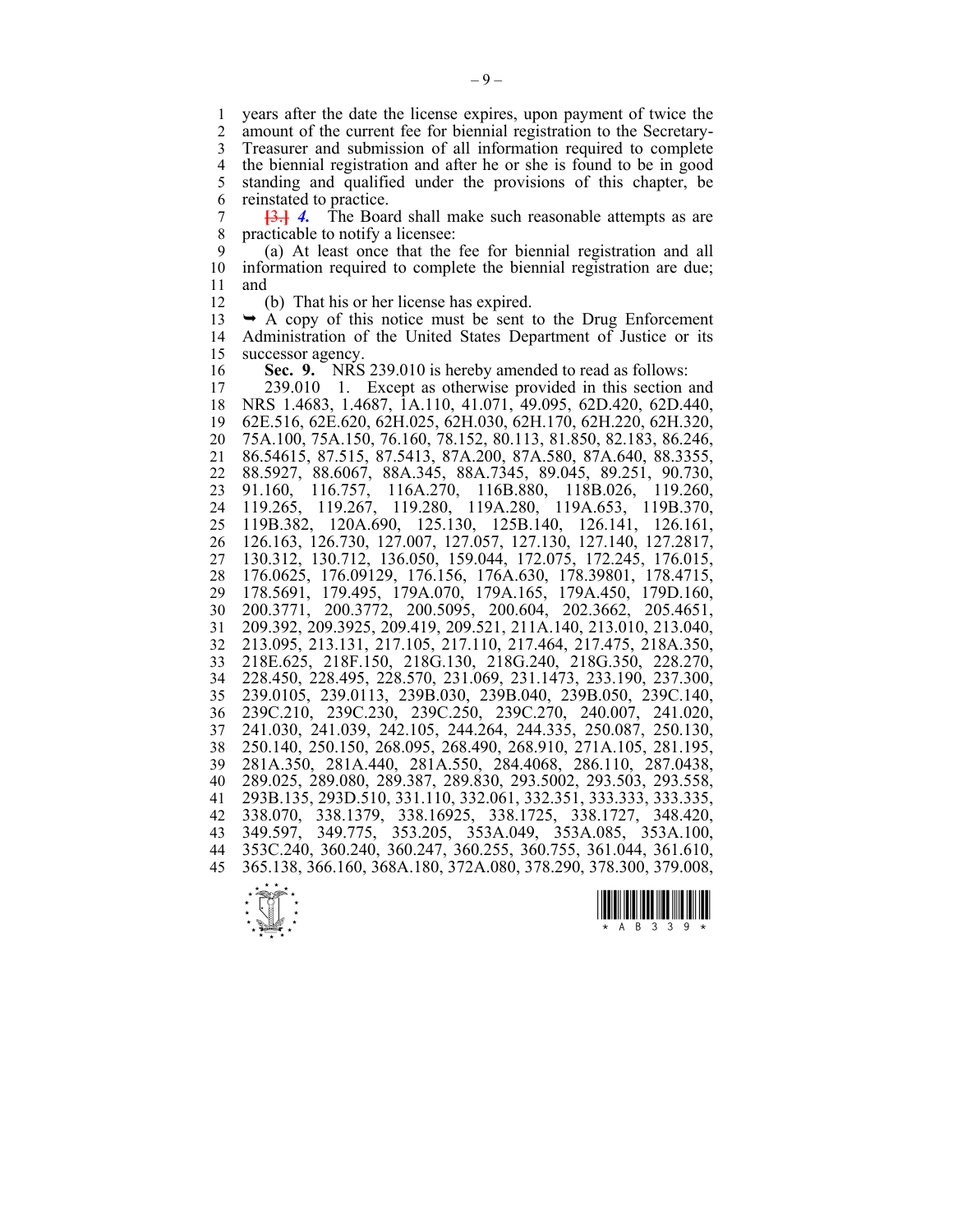1 385A.830, 385B.100, 387.626, 387.631, 388.1455, 388.259, 2 388.501, 388.503, 388.513, 388.750, 391.035, 392.029, 392.147, 3 392.264, 392.271, 392.850, 394.167, 394.1698, 394.447, 394.460, 4 394.465, 396.3295, 396.405, 396.525, 396.535, 398.403, 408.3885, 5 408.3886, 408.3888, 408.5484, 412.153, 416.070, 422.2749, 6 422.305, 422A.342, 422A.350, 425.400, 427A.1236, 427A.872, 7 432.205, 432B.175, 432B.280, 432B.290, 432B.407, 432B.430, 8 432B.560, 433.534, 433A.360, 439.840, 439B.420, 440.170, 9 441A.195, 441A.220, 441A.230, 442.330, 442.395, 445A.665, 10 445B.570, 449.209, 449.245, 449.720, 450.140, 453.164, 453.720, 11 453A.610, 453A.700, 458.055, 458.280, 459.050, 459.3866, 12 459.555, 459.7056, 459.846, 463.120, 463.15993, 463.240, 13 463.3403, 463.3407, 463.790, 467.1005, 480.365, 481.063, 482.170, 14 482.5536, 483.340, 483.363, 483.575, 483.659, 483.800, 484E.070, 15 485.316, 503.452, 522.040, 534A.031, 561.285, 571.160, 584.655, 16 587.877, 598.0964, 598.098, 598A.110, 599B.090, 603.070, 17 603A.210, 604A.710, 612.265, 616B.012, 616B.015, 616B.315, 18 616B.350, 618.341, 618.425, 622.310, 623.131, 623A.137, 624.110, 19 624.265, 624.327, 625.425, 625A.185, 628.418, 628B.230, 20 628B.760, 629.047, 629.069, 630.133, **[**630.30665,**]** 630.336, 21 630A.555, 631.368, 632.121, 632.125, 632.405, 633.283, 633.301, 22 633.524, 634.055, 634.214, 634A.185, 635.158, 636.107, 637.085, 23 637B.288, 638.087, 638.089, 639.2485, 639.570, 640.075, 24 640A.220, 640B.730, 640C.400, 640C.745, 640C.760, 640D.190, 25 640E.340, 641.090, 641A.191, 641B.170, 641C.760, 642.524, 26 643.189, 644.446, 645.180, 645.625, 645A.050, 645A.082, 27 645B.060, 645B.092, 645C.220, 645C.225, 645D.130, 645D.135, 28 645E.300, 645E.375, 645G.510, 645H.320, 645H.330, 647.0945, 29 647.0947, 648.033, 648.197, 649.065, 649.067, 652.228, 654.110, 30 656.105, 661.115, 665.130, 665.133, 669.275, 669.285, 669A.310, 31 671.170, 673.430, 675.380, 676A.340, 676A.370, 677.243, 32 679B.122, 679B.152, 679B.159, 679B.190, 679B.285, 679B.690, 33 680A.270, 681A.440, 681B.260, 681B.410, 681B.540, 683A.0873, 34 685A.077, 686A.289, 686B.170, 686C.306, 687A.110, 687A.115, 35 687C.010, 688C.230, 688C.480, 688C.490, 692A.117, 692C.190, 36 692C.3536, 692C.3538, 692C.354, 692C.420, 693A.480, 693A.615, 37 696B.550, 703.196, 704B.320, 704B.325, 706.1725, 706A.230, 38 710.159, 711.600, sections 35, 38 and 41 of chapter 478, Statutes of 39 Nevada 2011 and section 2 of chapter 391, Statutes of Nevada 2013 40 and unless otherwise declared by law to be confidential, all public 41 books and public records of a governmental entity must be open at 42 all times during office hours to inspection by any person, and may 43 be fully copied or an abstract or memorandum may be prepared 44 from those public books and public records. Any such copies, 45 abstracts or memoranda may be used to supply the general public



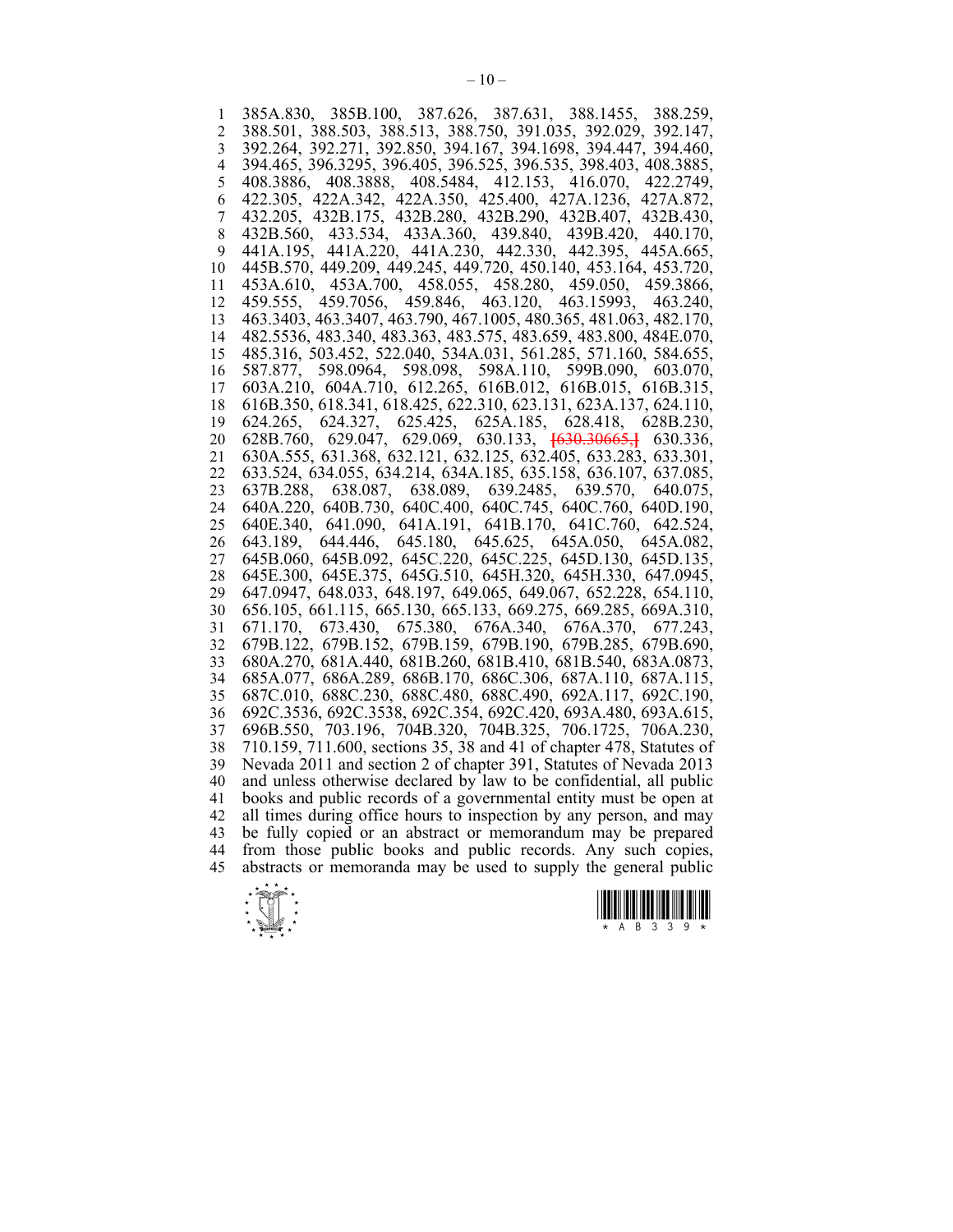1 with copies, abstracts or memoranda of the records or may be used<br>2 in any other way to the advantage of the governmental entity or of in any other way to the advantage of the governmental entity or of 3 the general public. This section does not supersede or in any manner 4 affect the federal laws governing copyrights or enlarge, diminish or 5 affect in any other manner the rights of a person in any written book affect in any other manner the rights of a person in any written book 6 or record which is copyrighted pursuant to federal law.

7 2. A governmental entity may not reject a book or record 8 which is copyrighted solely because it is copyrighted.

9 3. A governmental entity that has legal custody or control of a 10 public book or record shall not deny a request made pursuant to 11 subsection 1 to inspect or copy or receive a copy of a public book or 12 record on the basis that the requested public book or record contains 13 information that is confidential if the governmental entity can 14 redact, delete, conceal or separate the confidential information from 15 the information included in the public book or record that is not 16 otherwise confidential.<br>17 4 A person may

4. A person may request a copy of a public record in any 18 medium in which the public record is readily available. An officer, 19 employee or agent of a governmental entity who has legal custody 20 or control of a public record:

21 (a) Shall not refuse to provide a copy of that public record in a 22 readily available medium because the officer, employee or agent has 23 already prepared or would prefer to provide the copy in a different 24 medium.

25 (b) Except as otherwise provided in NRS 239.030, shall, upon 26 request, prepare the copy of the public record and shall not require 27 the person who has requested the copy to prepare the copy himself 28 or herself.<br>29 **Sec. 1** 

Sec. 10. NRS 449.447 is hereby amended to read as follows:

30 449.447 1. If an office of a physician or a facility that 31 provides health care, other than a medical facility, violates the 32 provisions of NRS 449.435 to 449.448, inclusive, or the regulations 33 adopted pursuant thereto, or fails to correct a deficiency indicated in 34 a report pursuant to NRS 449.446, the Division, in accordance with 35 the regulations adopted pursuant to NRS 449.448, may take any of 36 the following actions:

- 37 (a) Decline to issue or renew a permit;
- 38 (b) Suspend or revoke a permit; or

39 (c) Impose an administrative penalty of not more than \$1,000 40 per day for each violation, together with interest thereon at a rate not 41 to exceed 10 percent per annum.

42 2. The Division may review a report submitted pursuant to 43 NRS **[**630.30665 or**]** 633.524 to determine whether an office of a 44 physician or a facility is in violation of the provisions of NRS 45 449.435 to 449.448, inclusive, or the regulations adopted pursuant



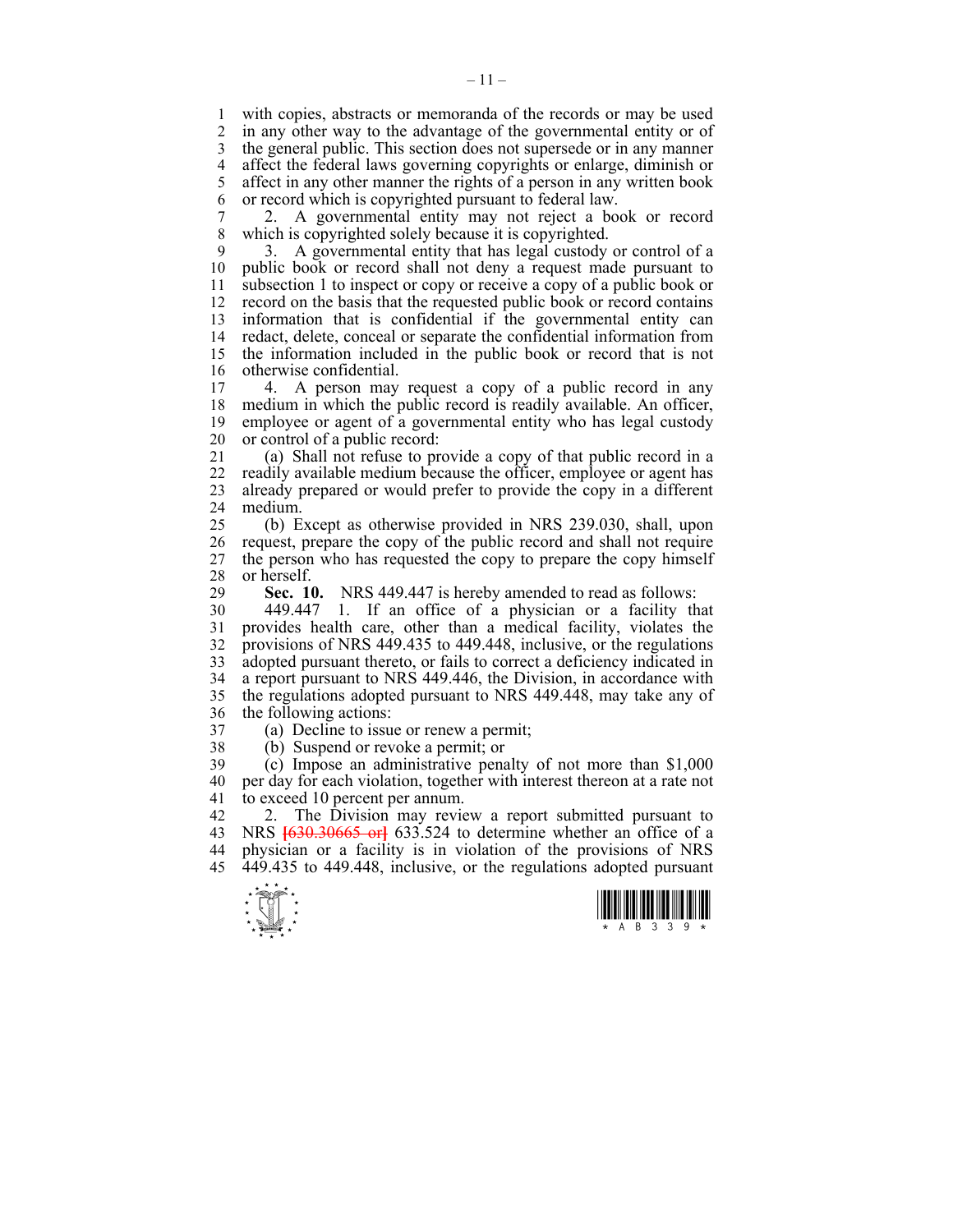1 thereto. If the Division determines that such a violation has<br>2 occurred the Division shall immediately notify the lappropriate 2 occurred, the Division shall immediately notify the **[**appropriate 3 professional licensing board of the physician.**]** *State Board of*  4 *Osteopathic Medicine.* 5 3. If a surgical center for ambulatory patients violates the 6 provisions of NRS 449.435 to 449.448, inclusive, or the regulations 7 adopted pursuant thereto, or fails to correct a deficiency indicated in

8 a report pursuant to NRS 449.446, the Division may impose 9 administrative sanctions pursuant to NRS 449.163.

10 **Sec. 11.** The provisions of subsection 1 of NRS 218D.380 do 11 not apply to any provision of this act which adds or revises a 12 requirement to submit a report to the Legislature.

13 **Sec. 12.** NRS 630.30665 is hereby repealed.

14 **Sec. 13.** This act becomes effective on July 1, 2017.

### **TEXT OF REPEALED SECTION**

**630.30665 Physician required to report certain information concerning surgeries and sentinel events; disciplinary action or fine for failure to report or false report; duties of Board; confidentiality of report; applicability; regulations.** 

 1. The Board shall require each holder of a license to practice medicine to submit to the Board, on a form provided by the Board, a report stating the number and type of surgeries requiring conscious sedation, deep sedation or general anesthesia performed by the holder of the license at his or her office or any other facility, excluding any surgical care performed:

 (a) At a medical facility as that term is defined in NRS 449.0151; or

(b) Outside of this State.

 2. In addition to the report required pursuant to subsection 1, the Board shall require each holder of a license to practice medicine to submit a report to the Board concerning the occurrence of any sentinel event arising from any surgery described in subsection 1. The report must be submitted in the manner prescribed by the Board which must be substantially similar to the manner prescribed by the State Board of Health for reporting information pursuant to NRS 439.835.

 3. Each holder of a license to practice medicine shall submit the reports required pursuant to subsections 1 and 2:

 (a) At the time the holder of a license renews his or her license; and



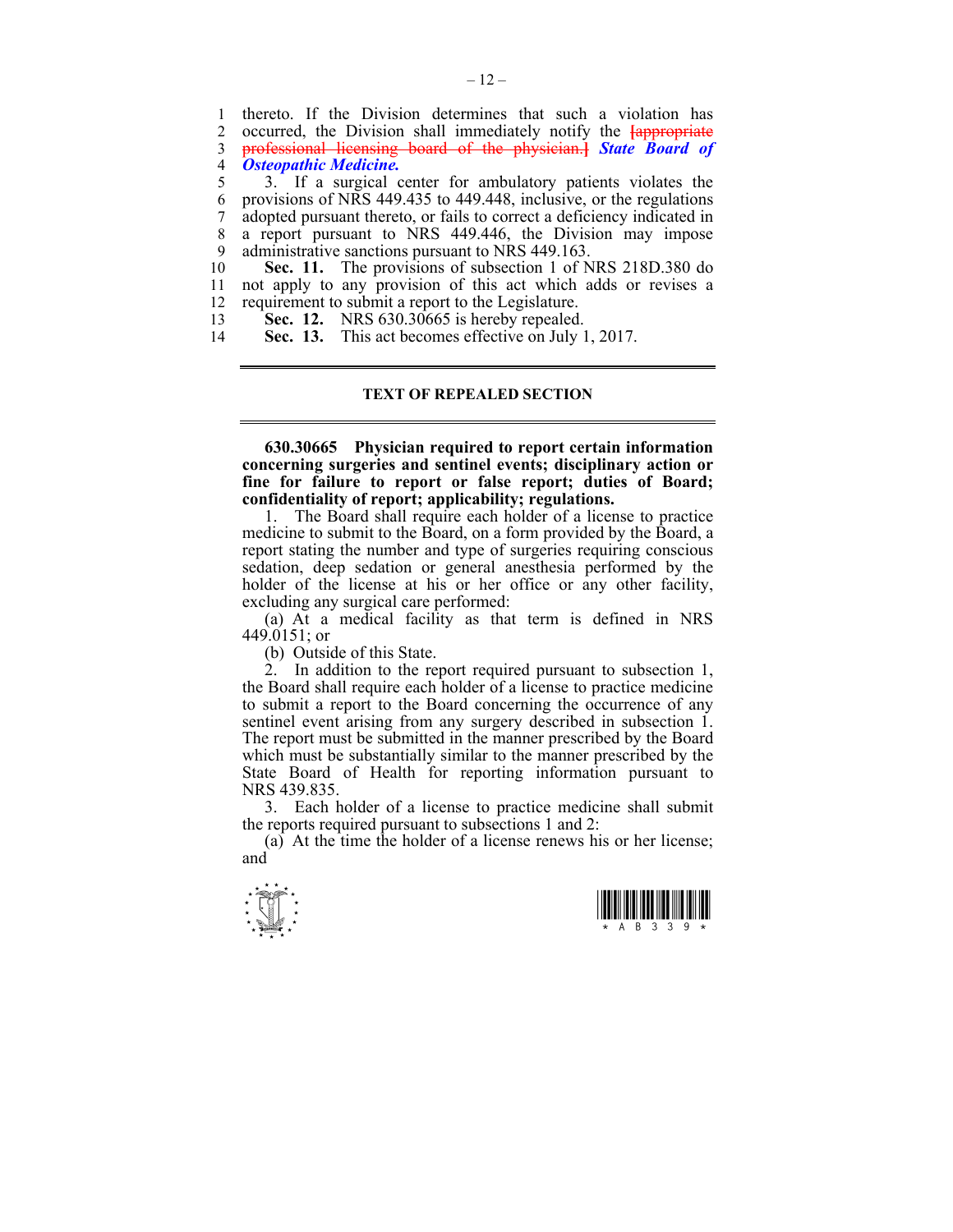(b) Whether or not the holder of the license performed any surgery described in subsection 1. Failure to submit a report or knowingly or willfully filing false information in a report constitutes grounds for initiating disciplinary action pursuant to paragraph (i) of subsection 1 of NRS 630.306.

 4. In addition to the reports required pursuant to subsections 1 and 2, the Board shall require each holder of a license to practice medicine to submit a report to the Board concerning the occurrence of any sentinel event arising from any surgery described in subsection 1 within 14 days after the occurrence of the sentinel event. The report must be submitted in the manner prescribed by the Board.

5. The Board shall:

 (a) Collect and maintain reports received pursuant to subsections 1, 2 and 4;

 (b) Ensure that the reports, and any additional documents created from the reports, are protected adequately from fire, theft, loss, destruction and other hazards, and from unauthorized access; and

 (c) Submit to the Division of Public and Behavioral Health a copy of the report submitted pursuant to subsection 1. The Division shall maintain the confidentiality of such reports in accordance with subsection 6.

 6. Except as otherwise provided in NRS 239.0115, a report received pursuant to subsection 1, 2 or 4 is confidential, not subject to subpoena or discovery, and not subject to inspection by the general public.

 7. The provisions of this section do not apply to surgical care requiring only the administration of oral medication to a patient to relieve the patient's anxiety or pain, if the medication is not given in a dosage that is sufficient to induce in a patient a controlled state of depressed consciousness or unconsciousness similar to general anesthesia, deep sedation or conscious sedation.

 8. In addition to any other remedy or penalty, if a holder of a license to practice medicine fails to submit a report or knowingly or willfully files false information in a report submitted pursuant to this section, the Board may, after providing the holder of a license to practice medicine with notice and opportunity for a hearing, impose against the holder of a license to practice medicine an administrative penalty for each such violation. The Board shall establish by regulation a sliding scale based on the severity of the violation to determine the amount of the administrative penalty to be imposed against the holder of the license pursuant to this subsection. The regulations must include standards for determining the severity of